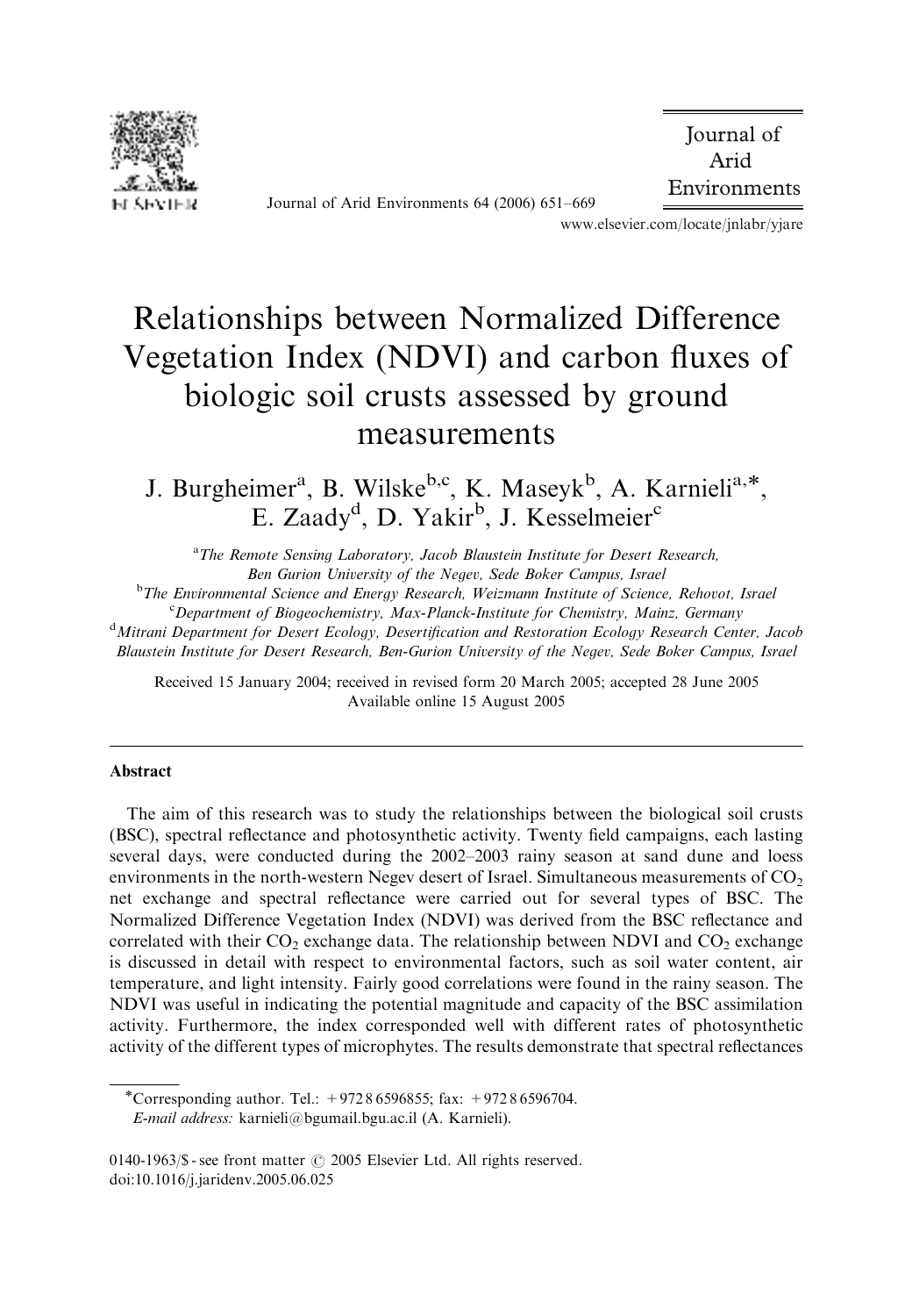of the BSC can be related to photosynthetic activities and posseses the potential to assess the amount of carbon sequestration by these microphytes on an areal scale using satellite images.  $\odot$  2005 Elsevier Ltd. All rights reserved.

*Keywords:* Biological soil crusts; Carbon fluxes; Remote sensing; NDVI

# 1. Introduction

Arid and semi-arid lands throughout the world are characterized by sparse or absence of vegetation cover. Nevertheless, the soil surface is often not bare of photoautotrophic life, but is covered by a community called biological soil crusts (BSC), known also as microphytic soil crusts, which are a complex mosaic of bacteria, cyanobacteria, green algae, microfungi, lichens, and mosses (West, 1990; Warren, 1995).

The various types of organisms that assemble the BSC share some interesting physiological traits. They are all capable of drying out and temporarily suspending physiological activities (dormant state). These types of organisms are referred to as poikilohydric. The moisture content threshold to regain activity is different for the various taxa that contribute to the biological crust and results in a certain distribution pattern (Lange et al., 1997a, 1998; Lange, 2001). BSC exist in all climates and regions. Roughly, mosses seem to favor the comparatively more mesic sites (200–300 mm of rain), lichens dominate intermediate sites (100–200 mm), and cyanobacteria favor the harshest sites (less than 100 mm). BSC may constitute up to 70% of the living cover in some plant communities, and in many arid and semiarid areas, they are significantly more diverse than vascular plants (West, 1990; Lange, 2001).

BSC have similarities in their ecological functions (West, 1990; Johansen, 1993). They play a significant role in stabilizing soil and preventing erosion (McKenna et al., 1996; Belnap and Gillette, 1997, 1998; Evans and Johansen, 1999). They have a strong positive effect on vascular plants by fixing nitrogen. They fertilize the soil, support seed germination, influence water infiltration, increase the available water for vascular plants, and finally decrease the albedo (West, 1990; Warren, 1995).

### *1.1. Carbon sequestration by BSC*

BSC are discussed to represent an important carbon sink on sparsely vegetated areas (Beymar and Klopatek, 1991; Lange et al., 1992; Evans and Johansen, 1999; Zaady et al., 2000). Where BSC are present, their carbon contribution provides energy for soil microbial populations (Evans and Johansen, 1999) supporting higher plant growth. Numerous studies of BSC photosynthesis showed that most of the species can be already activated even after an erratic rainfall of less than 1 mm. Furthermore, some species can use high air humidity (i.e. fog or dew) to maintain metabolic processes (Lange et al., 1990, 1992, 1994a; Veste et al., 2001). Generally,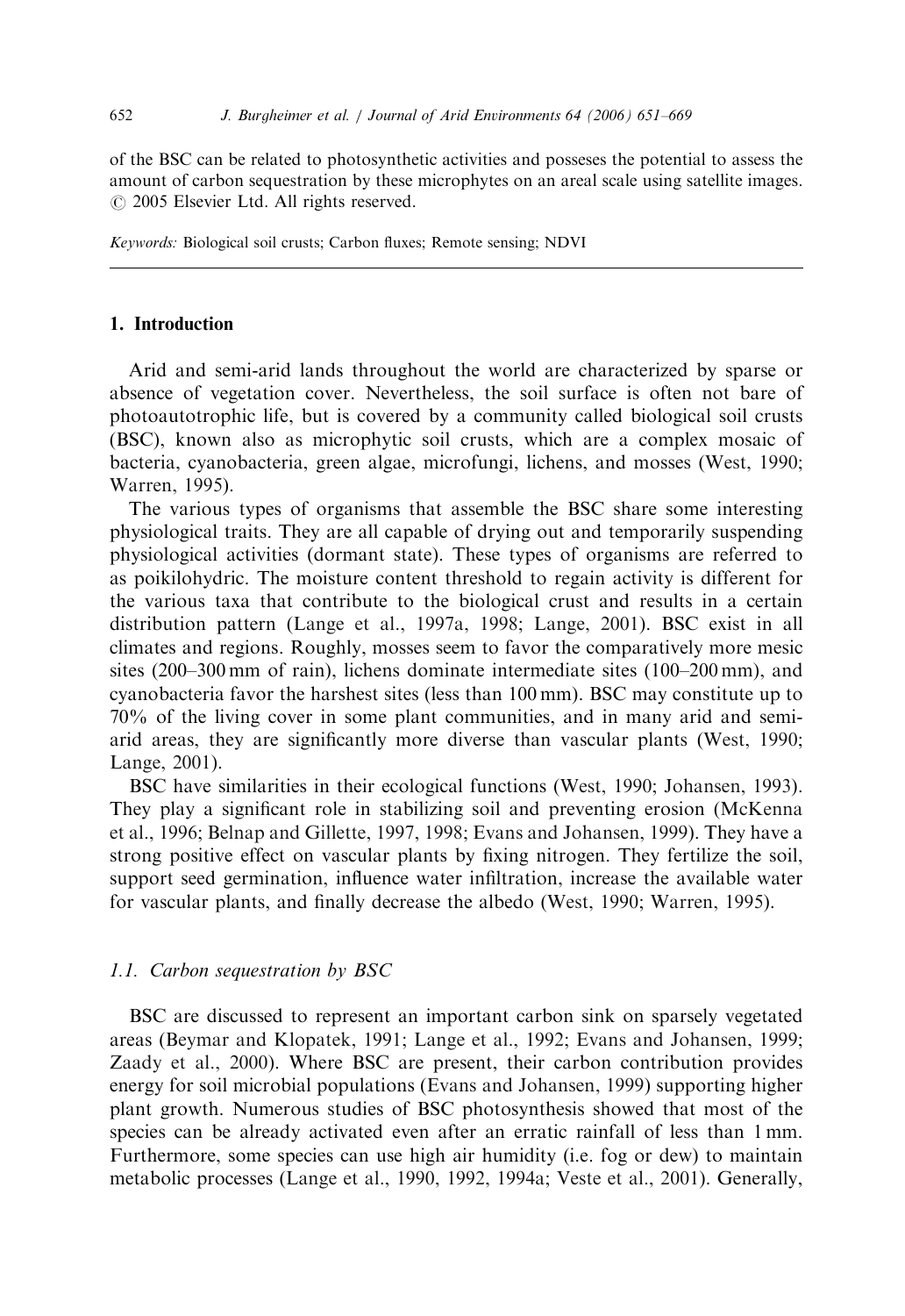respiration begins almost immediately after wetting, while a net carbon fixation by photosynthesis is detectable minutes to hours after wetting and varies widely depending on the BSC composition (e.g. lichens, cyanobacteria, or green algae). This variation is caused by physiological features of specific crust organisms (e.g. water capacity, chlorophyll content) and other adaptation mechanisms (e.g.  $CO_2$ -concentrating mechanisms  $(CCM)$ ) combined with the different environmental conditions, i.e. light conditions and temperature (Green et al., 1993; Lange et al., 1993a, b, 1994b, 1997a, b, 1998; Zotz et al., 1998). Hence, reports of maximal rates of net photosynthesis  $(NP_{max})$  under optimal conditions vary greatly and span the range of two orders of magnitude between 0.111 and 11.5 µmol  $CO_2$  m<sup>-2</sup>s<sup>-1</sup>. The latter compares to 50% of the average NP<sub>max</sub> of leaves of C3 crop plants, and is substantially larger than area-related photosynthetic capacity of conifer needles (Lange, 2001).  $NP_{max}$  of soil crust lichens is often well in the upper range of maximal area-related leaf NP rates of the vascular vegetation characterizing the same site (Lange et al., 1998). In the Negev desert of Israel, crusts are reported to reach more than 20% of the daily morning  $NP_{max}$  of a coexisting desert shrub (Lange et al., 1992). Thus, the BSC are discussed to contribute substantially to the carbon budget of arid and semi-arid ecosystems where vascular plant production is low.

### *1.2. Remote sensing and BSC*

The BSC cover vast surfaces in the arid and semi-arid deserts all over the world. Yet, despite their global extent and the expanding interest in their ecological roles, relatively few studies have been published on the use of remote sensing to detect and map their distributions and functioning (Karnieli et al., 2001).

Karnieli and Tsoar (1995) and Karnieli et al. (1996, 1999), have shown in detail the spectral reflectance of crusts and emphasize the differences from vascular plants and bare-sand spectra. Fig. 1 shows typical spectral reflectance of dry sand, dry and wet cyanobacteria soil crust, and a higher plant (*Artemisia monosperma*). The shape of the perennial plants spectrum is typical for desert vascular plants: a relatively small peak in the green region, dips in the blue and red regions due to chlorophyll absorption, and relatively higher plateau in the near infrared (NIR) region due to leaf structure reflectance. Dry BSC reflectance is generally lower than that of bare sand. Both curves are typical for soil, but the slight flattening between 600 and 700 nm in the BSC curve is due to slight absorption by photosynthetic pigments (i.e. chlorophyll *a*, assorted carotenoids and xanthophylls). Considerable change in the BSC spectral reflectance occurs when they are wet. Their reflectance is lower than that of dry crust and exhibits a significant dip in the red region  $(\sim 680 \text{ nm})$  due to the strong absorption by photosynthetic pigments. Thus the physiological activity under wetted conditions causes a change in the spectral reflectance and more light is absorbed by the pigments (O'Neill, 1994).

Karnieli et al. (1999) conducted crust-wetting experiments, which showed that progressive physiological development, was accompanied by decreasing reflectance (both in the visible and infrared regions). Hence, spectra of well-developed crusts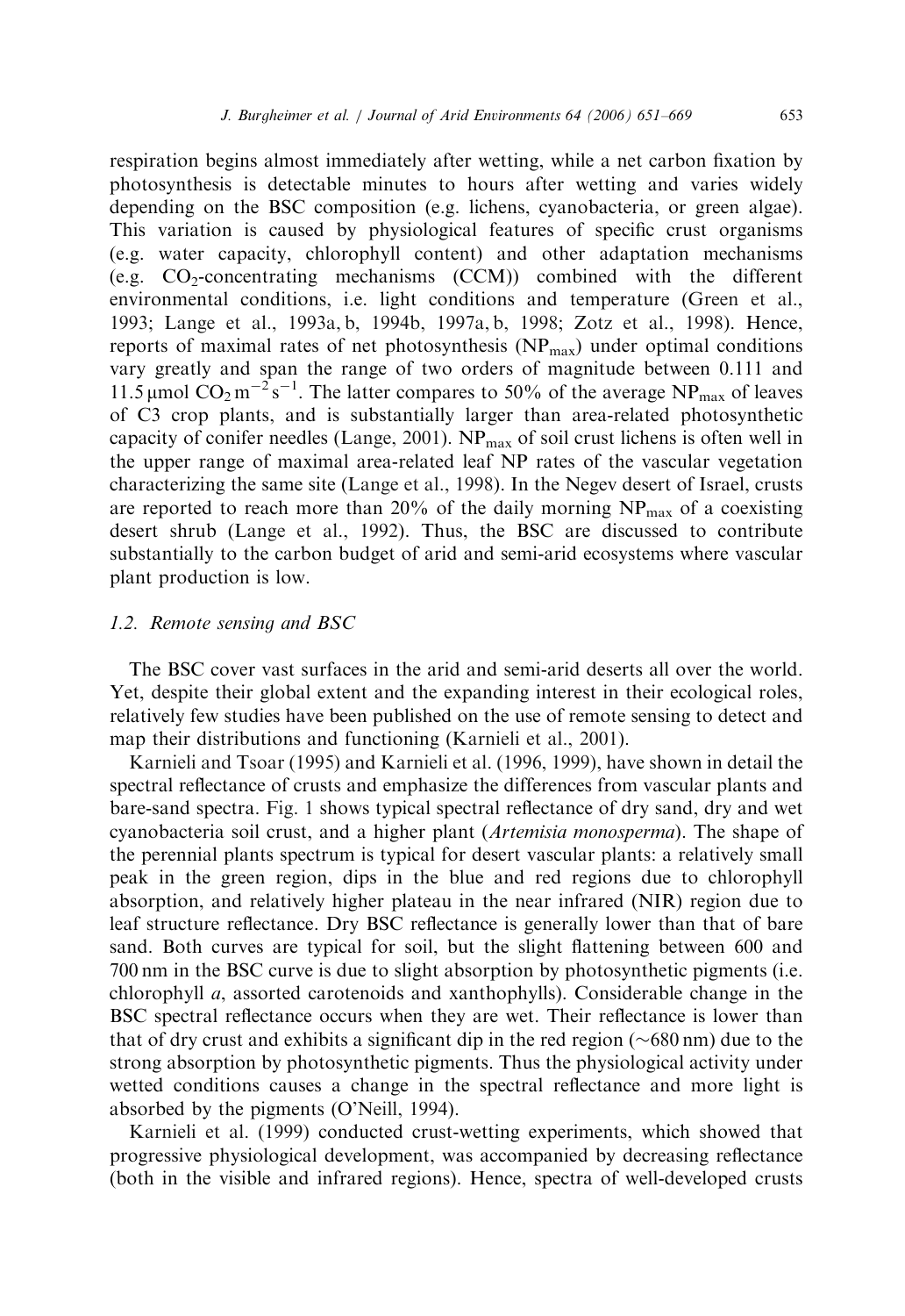

Fig. 1. Spectral reflectances of dry and wet biological soil crusts (BSC), bare sand, and a vascular plant species.

became more different from the sand/soil spectra and resembled more that of plants. However, in contrast to higher plants, neither a pronounced peak at 550 nm (except for moss species) nor a gentle increase in slope around 700 nm was found in the crusts spectra.

The Normalized Difference Vegetation Index (NDVI) and other vegetation indices have been intensively used for monitoring biophysical condition and vegetation cover from satellite and airborne sensors (Tucker et al., 1986; Running, 1990; Myneni et al., 1997; Ichii et al., 2001). Karnieli et al. (1999) tested the NDVI on BSC and found it very reliable. When crusts were dry, the NDVI value was low (0.08–0.13), a level also typical for dry soil/sand and rock (Karnieli et al., 1996). But when all these elements were wetted only the crusts showed an increase in the NDVI values. Thus, the increase in crust NDVI values (0.18–0.3) is unlikely to be due to an increase in soil moisture but can be associated with the photosynthetic activity of crust organisms. The rapid change after wetting in the physiological activity of the crusts was detected also in the NDVI values. The biggest change in the NDVI values occurred after the crust was wetted; when the crust dried out, the NDVI values declined too. Karnieli et al. (1999) found that the chlorophyll content of crusts was much higher after 7 days of incubation and showed high correlation with the NDVI values  $(r = 0.89)$ . Furthermore, direct relationships were also found between NDVI values and organic matter, polysaccharides content, protein content, and crust thickness (Karnieli et al., 1999). Hence, NDVI can serve as an indicator for many physiological and ecological parameters concerning the BSC and can help draw conclusions on crust photosynthetic activity.

The objective of this study was to investigate the relationship between the NDVI and carbon fluxes of BSC by ground measurements and to check the potential for implementation into remote sensing studies on a larger scale.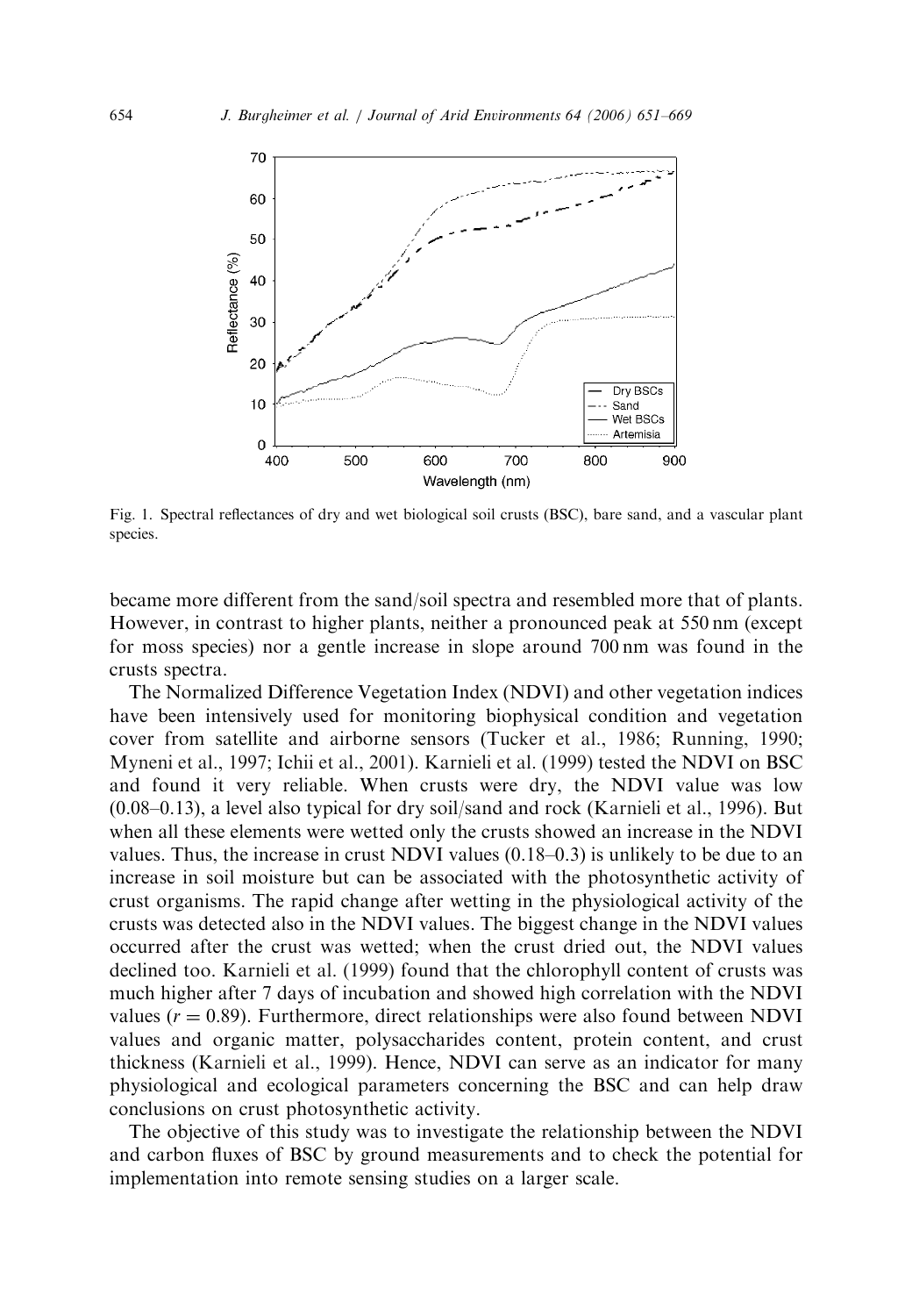## 2. Study areas

The research was conducted in two different sites in the northern Negev desert of Israel: at the Agure sand dunes and at the Sayeret Shaked long-term ecological site (SSK) (Gosz et al., 2000). In both the study sites the BSC are considered to dominate surface characteristics although the dominant crust type in each area is different. Agure sand dunes are covered mainly with cyanobacteria, while SSK, which is characterized by loess soil, has a mixture of different types of crusts.

The Agure sand dunes are located in the western Negev along the Israel–Egypt border, about 40 km south of the Mediterranean coastline  $(30^{\circ}75^{\prime}N, 34^{\circ}22^{\prime}E)$ . Average annual rainfall in this area is about 95 mm, mainly during the winter (October–March). The average minimum daily temperatures are 5 and 19 °C, the average maximum temperatures reach 16 and  $33^{\circ}$ C, in January and July, respectively (Karnieli et al., 1999). Sandy linear dunes (West–East direction) characterize the landscape. The upper part of the dune (15–20% of the region), which is exposed to wind erosion, is composed of unconsolidated sand particles (more than 95%), and it is almost void of vegetation. The dune hill slopes and interdune corridors, which occupied 80–85% of the area, have a particle size distribution of about 80% sand, 20% silt and clay (Karnieli et al., 1999; Zaady et al., 2000).

The interdunes area and the south-facing slopes are almost completely covered by a cyanobacterial crust (*Microcoleus sociatus*, *M. vaginatus*, and *Phormidium* sp.). The north-facing slopes of the dunes contain additional cyanobacterial species (*Nostoc microscopicum*, *Scytonema* sp., *Oscillatoria* sp., *Schizotrix friesii*, and *Chroococcidiopsis* sp.), cyanolichen species, green algae (*Chlorococcum* sp., *Stichococcus* sp.), and two species of mosses (*Bryum dunnense* and *Tortula brevissima*) (Karnieli et al., 1999). Perennial shrubs (e.g. *Retama raetam*, *Thymelaea hirsuta*, *Artemisia monosperma*) are scattered along the interdunes. These perennial shrubs indicate habitat stabilization provided by BSC cover and plant succession (Danin, 1991, 1996). Furthermore, the growth of the annual plants (e.g. *Senecio glaucus*, *Launaea mucronata*, *Rostraria cristata*) that appears for a few weeks after strong rain events also contribute to the dynamic stability of the sand dunes area (Danin, 1991; Kadmon and Leschner, 1995).

The Sayeret Shaked Ecological Park (SSK) is located near Beer-Sheva in the Northern Negev ( $31^{\circ}17'N$ ,  $34^{\circ}37'E$ ). The site is a watershed that has been closed off to livestock grazing since 1987. Rainfall in this area has a long-term annual average of 200 mm and occurs only in the winter season. The 200 mm rain isohyet is considered as the transition between arid and semi-arid deserts. Average daily winter temperature is  $12^{\circ}$ C and average daily maximum summer temperature is 25 °C. The landscape terrain is slightly hilly and consists of loessial soil with  $14\%$ clay, 27% silt, and 59% sand (Zaady et al., 2000). The area is characterized by scattered perennial shrubs (*Noaea mucronata*, *Thymelaea hirsuta*, *Pituranthos tortuosus*), and patches of annual plants (*Stipa capensis*, *Bromus fasciculatus*, *Rostraria cristata*, *Avena barbata*). The soil surface is covered with BSC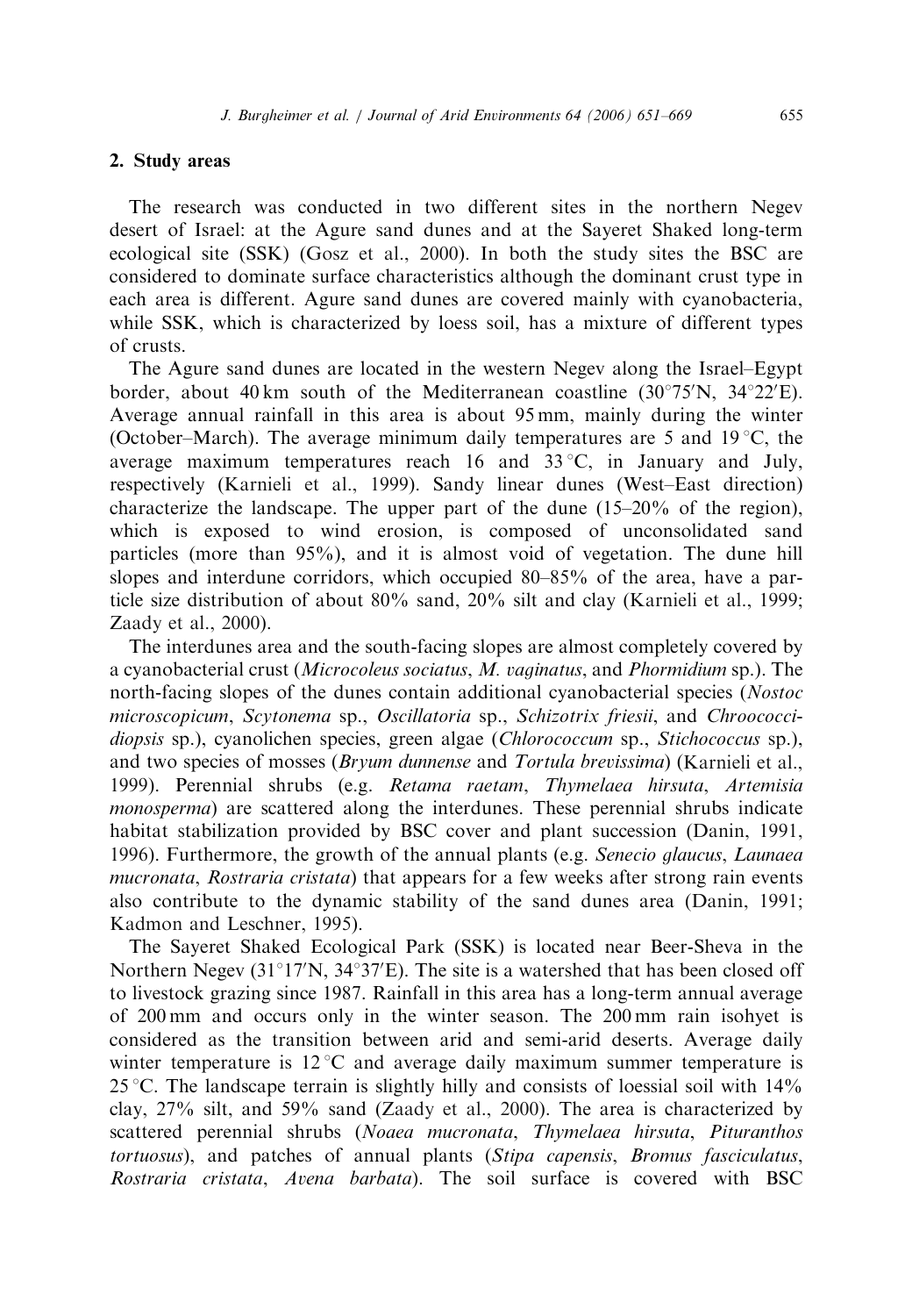(about 70%), consisting of cyanobacteria (*Microcoleus vaginatus*, *Nostoc punctiforme*, and *Choococcus* sp.), Cyanophilous lichen (*Collema* sp.), and two main moss species (*Aloina bifrons* and *Crossidium crassinerve* var. loevipilum) (Karnieli et al., 1996; Zaady et al., 2001).

## 3. Methodology

The data were collected during the season 2002–2003 at the Agure sand dunes and the Sayeret Shaked Ecological Park (SSK). The field measurements started at the end of the summer (October), when the vegetation is still dry (except some of the perennial shrubs), continued through the winter and spring till the beginning of the summer (June). During that time 20 individual field campaigns, 3 days long each, were carried out.

Measurements of the spectral reflectance of the BSC (and bare soil/sand as a reference) were conducted by the FieldSpec-HandHeld Spectroradiometer (manufactured by Analytical Spectral Device (ASD, 2000)). This instrument measures at a wavelength of 325–1075 nm with a spectral resolution of 2 nm. High intensity contact probe device was attached with a fiber optic to the spectroradiometer. This device has an independent light source (about two-fold of the solar intensity) and made it feasible to measure under all-weather conditions. The contact probe was attached to the BSC and measured its spectral reflectance. For calculating the reflectance measurements of a white reference panel (Spectralon plat) were taken immediately before each spectral measurement.

BSC gas exchange was investigated by the use of Teflon bag cuvettes specially designed for soil-atmosphere studies (Max Planck Institute for Chemistry, Mainz). The cuvettes were topped on settled plots on a base of acryl glass soil-borne collars ground into soil at chosen sites weeks before the measurements.  $CO<sub>2</sub>$  net exchange between the BSC and the atmosphere was measured under ambient air flushing and using an infrared gas analyzer (Licor, Li-7000, Lincoln, USA). These measurements were performed sequentially one treatment after the other, which allowed to measure BSC versus soil, BSC versus empty cuvette and soil versus empty cuvette. The empty cuvette was sealed towards the soil surface with Teflon film. Additionally, environmental factors such as photosynthetic active radiation (PAR), cuvette and ambient temperature, relative humidity, and gravimetric soil moisture content (g  $H_2O/g$  soil) were recorded in order to relate them to the  $CO<sub>2</sub>$  net fluxes. All these measurements were implemented continuously for 48 h during each campaign. For a detailed description of cuvette construction/use and gas exchange measurements see Wilske et al. (submitted for publication).

The spectral reflectance measurements of a specific crust type, corresponding to the above-mentioned treatments, were conducted shortly after the  $CO<sub>2</sub>$  exchange measurements. The NDVI was computed from the spectral reflectance measurements and correlated with the  $CO<sub>2</sub>$  net fluxes.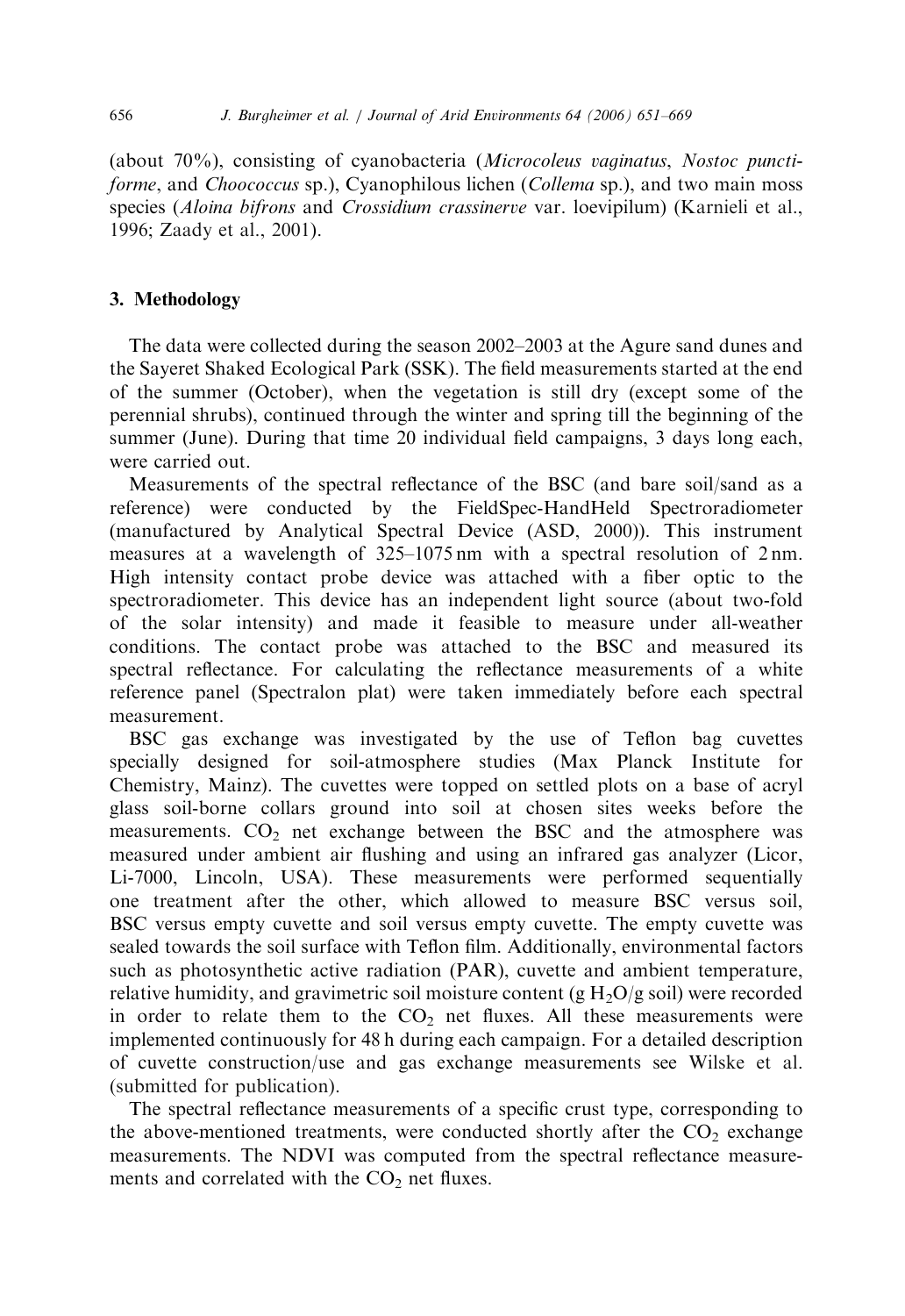## *4.1. The relationships between CO<sup>2</sup> exchange and NDVI at Agure sand dunes*

Fig. 2 shows the relationships between the  $CO<sub>2</sub>$  net flux of the BSC and the NDVI for the second year of measurements at the sandy environment. Two main groups can be distinguished. The first group, framed by the solid eclipsoid line has NDVI values that range from 0.1 to 0.25. This group exhibits a small variation of the  $CO<sub>2</sub>$ exchange in comparison to the second group (dashed circle) with higher NDVI values ranging between 0.3 and 0.55. This pattern is caused by different hydrations of the BSC and environmental factors. An increasing NDVI is accompanied by an increase of the photosynthetic potential, but the realization of the latter is dependent on a complex mixture of environmental conditions. Table 1 integrates the relationships between NDVI values of the BSC and the  $CO<sub>2</sub>$  exchange with respect to soil moisture, light condition (PAR), and the air temperature inside the cuvette. Lower NDVI values (cases 1–7) correspond to very low soil moisture content in the soil (0.01). In this group photosynthetic activity does not occur or at least does not exceed the respiration process. Water content is the limiting factor and PAR and temperature have minor influences.



Fig. 2. Correlation between the net  $CO<sub>2</sub>$  fluxes of the BSC and the NDVI at the sandy environment as observed during the 2002/3 rainy season. The ellipse and the circle are suggestions to discuss different groups of activity in relation to the basic factor of soil moisture. One, the ellipse, is enclosing data within a group of low NDVI values corresponding to CO<sub>2</sub> exchange data around zero. The second group (circle) encloses data with increasing NDVI values accompanied by an increase of the  $CO<sub>2</sub>$  exchange, which is realized depending on other environmental factors such as light and temperature.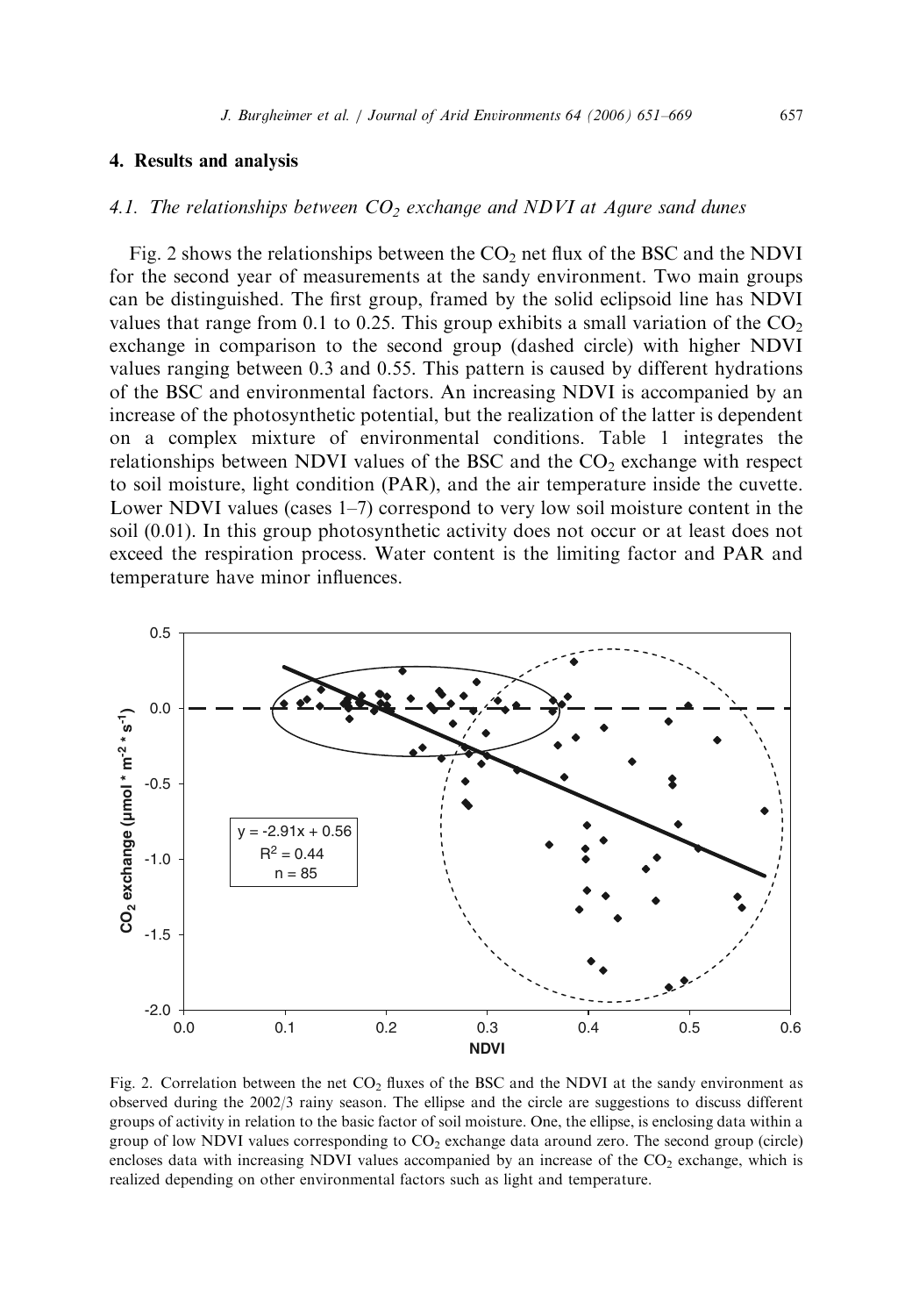Table 1

Relationships between mixed BSC NDVI values and  $CO<sub>2</sub>$  exchange with respect to the environmental factors at the sand dunes site

| Case no.       | <b>NDVI</b> | $CO2$ exchange<br>$(\mu$ mol m <sup>-2</sup> s <sup>-1</sup> ) | Soil moisture<br>content | <b>PAR</b><br>$(\mu \text{mol m}^{-2} \text{s}^{-1})$ | Cuvette temp.<br>$(^{\circ}C)$ |
|----------------|-------------|----------------------------------------------------------------|--------------------------|-------------------------------------------------------|--------------------------------|
| 1              | 0.14        | 0.095                                                          | 0.01                     | 920                                                   | 19.1                           |
| $\overline{c}$ | 0.23        | 0.173                                                          | 0.01                     | 1690                                                  | 35.0                           |
| 3              | 0.26        | $-0.012$                                                       | 0.01                     | 59                                                    | 3.2                            |
| 4              | 0.31        | $-0.022$                                                       | 0.01                     | 518                                                   | 19.2                           |
| 5              | 0.31        | 0.051                                                          | 0.01                     | 28                                                    | 13.6                           |
| 6              | 0.32        | 0.5                                                            | 0.01                     | $\theta$                                              | 6.7                            |
|                | 0.27        | 0.019                                                          | 0.01                     | 506                                                   | 12.0                           |
| 8              | 0.32        | 0.076                                                          | 0.03                     | 111                                                   | 8.1                            |
| 9              | 0.42        | $-0.088$                                                       | 0.03                     | 800                                                   | 18.5                           |
| 10             | 0.43        | $-0.509$                                                       | 0.04                     | 1210                                                  | 22.1                           |
| 11             | 0.50        | $-1.321$                                                       | 0.04                     | 640                                                   | 13.3                           |
| 12             | 0.34        | $-0.93$                                                        | 0.05                     | 505                                                   | 11.6                           |
| 13             | 0.42        | $-1.848$                                                       | 0.05                     | 992                                                   | 12.5                           |
| 14             | 0.40        | $-1.065$                                                       | 0.05                     | 870                                                   | 15.7                           |
| 15             | 0.41        | $-0.989$                                                       | 0.07                     | 470                                                   | 6.5                            |

Each case represents  $CO<sub>2</sub>$  NDVI data of a sample plot as well as the specific environmental conditions (soil moisture condition, light conditions (PAR), and cuvette air temperature) at that time.

The second group (cases  $8-15$ ) with the higher NDVI values  $(0.3-0.5)$  is also best described by higher soil moisture content (0.03–0.07), plus a large fluctuation in photosynthetic activity. In this group, several environmental factors influence the BSC activity. Light intensity (PAR) is the main factor that determines the rate of the photosynthesis when water is available and the temperature does not reach more than 30 °C (see also Lange et al., 1992; Lange, 2001). For instance, cases 12–14 have the same amount of soil moisture yet they have different rates of photosynthetic activity due to different light conditions. The rate of photosynthesis increases as the light and temperature increase (cases 12–14). The highest rate of photosynthesis was observed under high light conditions although the water content was not as high as, for example, case 15, which represents a cloudy day where light and temperature were low (PAR about 500 and temperatures around 6.5 °C). Light is the dominating parameter as soon as there is sufficient water available for the BSC. Hence, the water content in the soil is the underlying factor that explains the two main groups of activity as shown in Fig. 2. Water limitation causes the absence of or small  $CO<sub>2</sub>$ fluxes in group No. 1, whereas the large  $CO<sub>2</sub>$  flux variations in the other group are derived from effects of different light intensities under wetter conditions.

Table 2 shows the relationships between NDVI values of the pure cyanobacteria crusts and the  $CO<sub>2</sub>$  exchange with respect to soil moisture, light condition (PAR), and the air temperature inside the cuvette. The same pattern as found for the mixed BSC can be seen for the cyanobacterial crusts. However, NDVI values as well as the  $CO<sub>2</sub>$  flux magnitude (photosynthesis and respiration) are lower as compared to the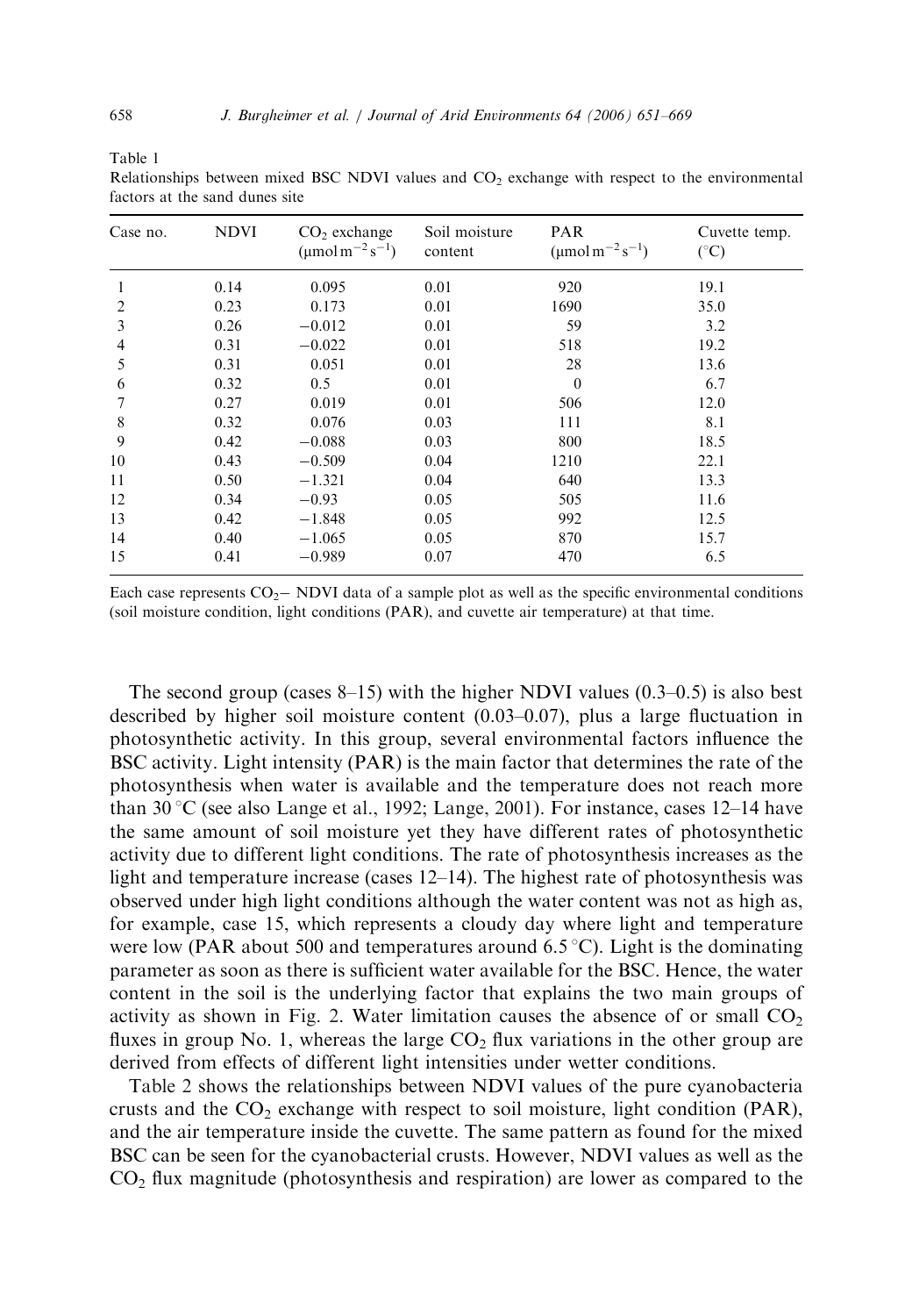| Relationships between cyanobacteria $N$ DVI values and $O_2$ exchange with respect to the environmental<br>factors at the sand dunes site |             |                                                           |                          |                                                       |                     |  |  |
|-------------------------------------------------------------------------------------------------------------------------------------------|-------------|-----------------------------------------------------------|--------------------------|-------------------------------------------------------|---------------------|--|--|
| Case no.                                                                                                                                  | <b>NDVI</b> | $CO2$ exchange<br>(umol m <sup>-2</sup> s <sup>-1</sup> ) | Soil moisture<br>content | <b>PAR</b><br>$(\mu \text{mol m}^{-2} \text{s}^{-1})$ | Cuvette temp.<br>CО |  |  |
|                                                                                                                                           | 0.14        | 0.122                                                     | 0.01                     | 1550                                                  | 19.9                |  |  |
|                                                                                                                                           | 0.12        | 0.033                                                     | 0.01                     | 410                                                   | 10.2                |  |  |

Relationships between cyanobacteria NDVI factors at the sand d

3 0.19 0.093 0.01 281 15.3 4 0.17 0.038 0.01 140 10.6 5 0.25 0.333 0.03 915 10.8 6 0.28 0.647 0.04 1172 11.6 7 0.23 0.296 0.04 880 12.5 8 0.30 -0.166 0.04 448 5.4 9 0.29  $-0.369$  0.06 466 5.9

Table 2

Each case represents  $CO<sub>2</sub>$  NDVI data of a sample plot as well as the specific environmental conditions (soil moisture condition, light conditions (PAR), and cuvette air temperature) at that time.

mixed BSC. The reason for this is due to the structured surface of the cyanobacterial crust, which is less physiologically developed compared to the mixed BSC. As derived for the mixed crusts, the water content, reflected by the soil moisture, is the basis on which photosynthesis is regulated by light intensity. For instance, cases 6 and 9 have different rates of photosynthesis. Case 9 data were obtained under the highest soil moisture content but low light conditions, whereas case 6 data reflect the activity under lower moisture content but better light conditions. The two lowest NDVI values (cases 1–2) were measured at the end of the rainy season, which means that the cyanobacterial crusts were already drying out. The moderate NDVI values (about 0.2) were measured at the middle of the rainy season at the time between rain events and the group with the highest NDVI values (0.25–0.3) was measured at the time or very close to the rain events.

In order to observe the seasonal dynamics of the  $CO<sub>2</sub>$  exchange and the NDVI of the BSC, average values of these variables were calculated for each field campaign for the 2002/3 rainy season (Fig. 3). It can be seen that for the sandy environment the NDVI and the  $CO<sub>2</sub>$  exchange follow a similar pattern/trend in the BSC phenological cycle  $(r^2 = 0.73)$ . A strong activity is observed at the beginning of the wet season (December). Later when the crusts are more developed, the NDVI remains relatively stable on a certain level (about 0.35; January–March) and fluctuate in close relation to the  $CO<sub>2</sub>$  fluxes. The end of the wet season (April–May) is characterized by a slow, but continued, decline of the NDVI. Under wetted conditions the fluctuations (amplitudes) of both NDVI and  $CO<sub>2</sub>$  exchange are higher than compared to dry conditions. We interpret this to result from fast changing physiological activities due to environmental conditions during the active states of the crusts.

Fig. 4 shows the correlation ( $r^2 = 0.76$ ) between the NDVI and the CO<sub>2</sub> exchange of the mixed BSC averaged over 2 years of measurements. Increasing  $CO<sub>2</sub>$  fixation is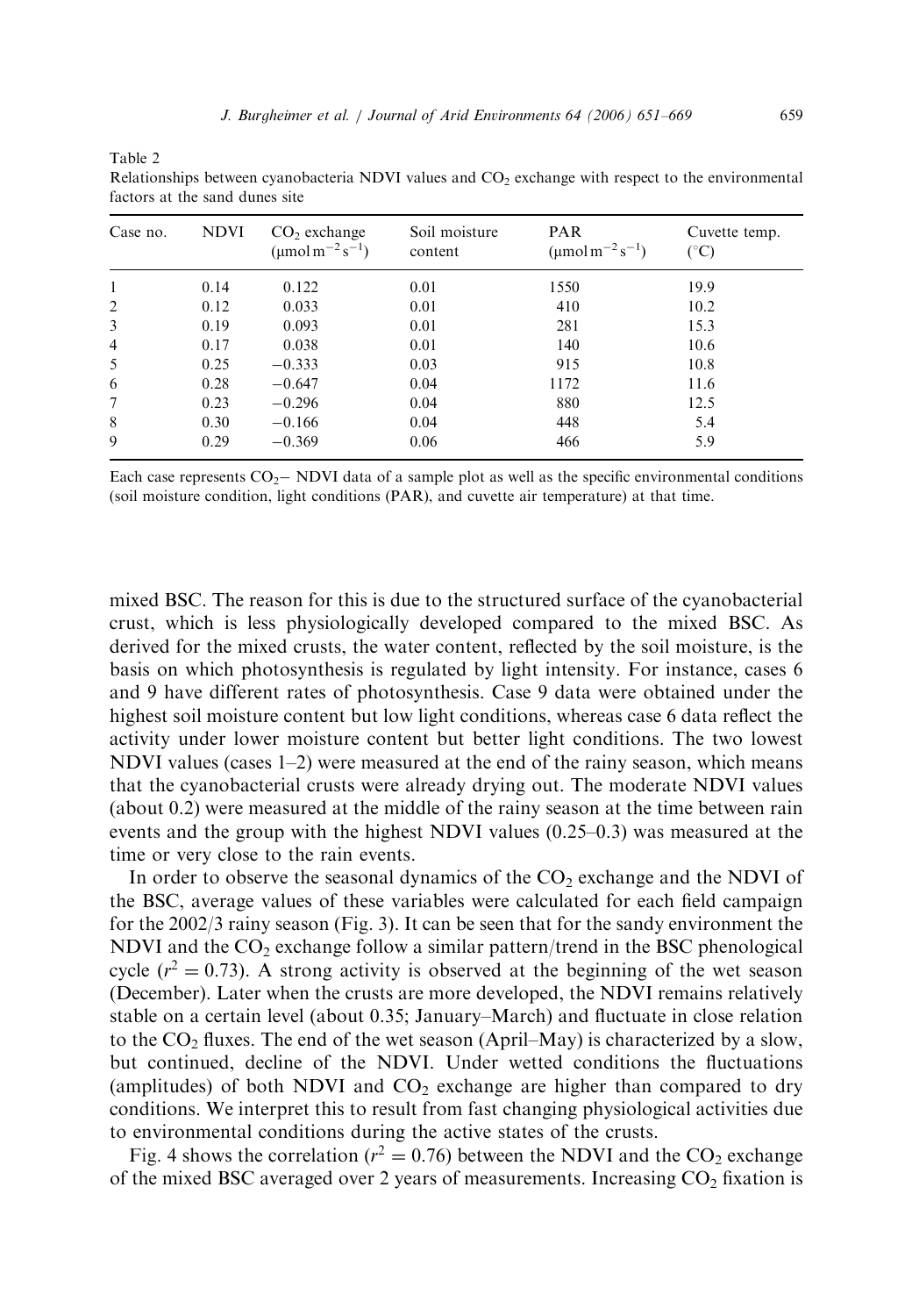

Fig. 3. Seasonal dynamics of the NDVI and the  $CO<sub>2</sub>$  exchange for the mixed BSC at the sandy environment at the Agure site. Negative  $CO<sub>2</sub>$  exchange mean carbon gain (the arrows indicate the main rain events, more than 5 mm, vertical bars indicate standard deviation  $n = 21$ ).



Fig. 4.  $CO<sub>2</sub>$  exchange as a function of NDVI for 2 years of measurements of mixed BSC at the sandy environment at the Agure site. Vertical and horizontal bars indicate standard deviations  $(n = 46)$ .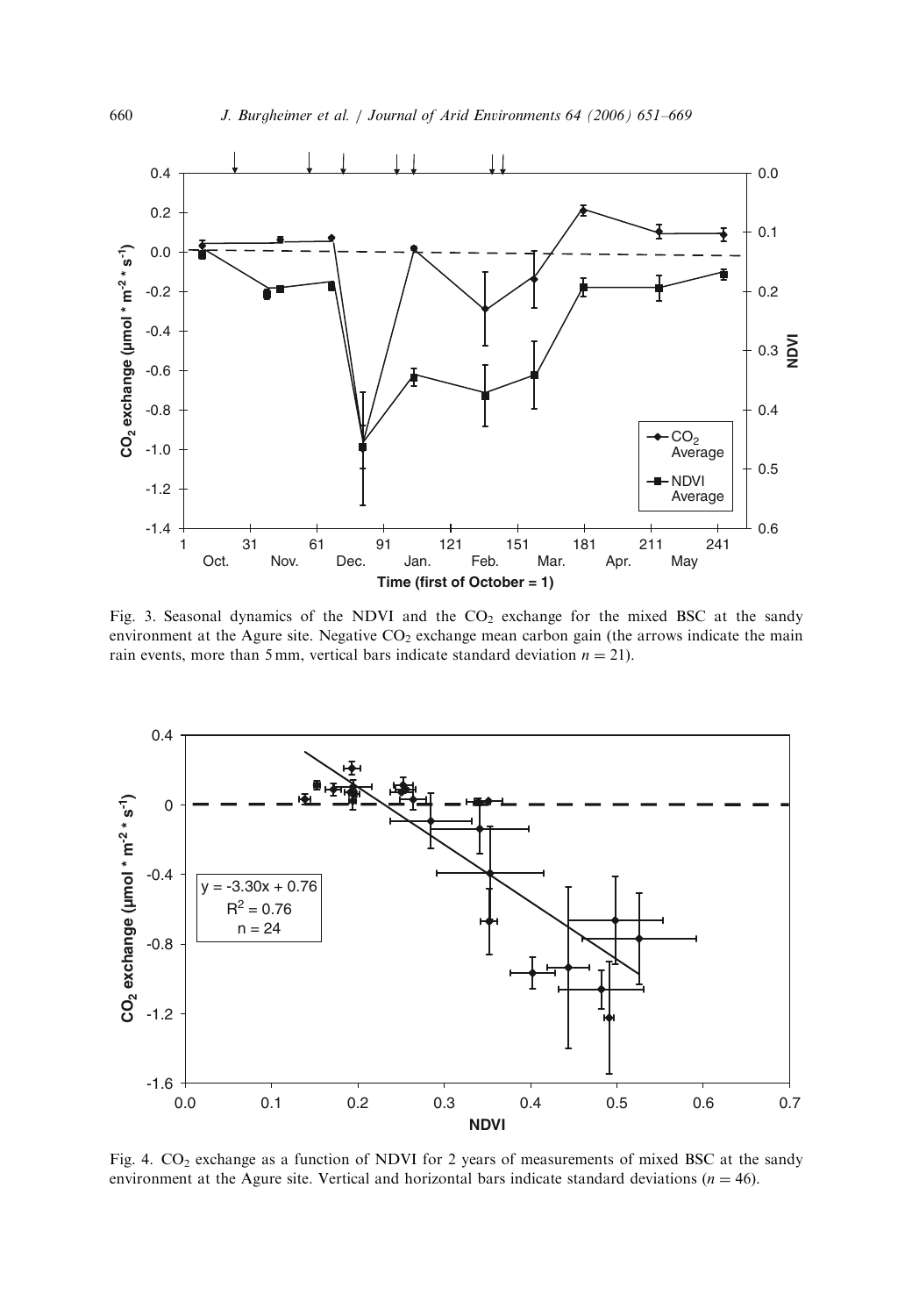correlated with increasing NDVI. Standard deviations (for both datasets) indicate the variability of the physiological activity, which can be high (see above and Fig. 2), as well as that of the NDVI fluctuations observed during the studies. The significant correlation points to a general potential to monitor BSC activity by remote sensing.

Fig. 5 presents the seasonal fluctuation of the NDVI and the  $CO<sub>2</sub>$  exchange as observed with the cyanobacterial crusts at the Agure sand dunes during the 2002/2003 rainy season. The cyanobacterial phenology cycle is similar to the mixed BSC but the amplitudes of the NDVI and  $CO<sub>2</sub>$  net flux are much smaller. This may be explained by the less developed morphological structures as compared with the mixed BSC accompanied by a faster drying process leaving only a short activity window for photosynthesis. The overall picture is the same as found for mixed BSC including a stabilization of the NDVI after the first rainfall and further increase and lowering in close relation to the  $CO<sub>2</sub>$  exchange pattern. Fig. 6 shows the correlation  $(r^2 = 0.80)$  between the NDVI and CO<sub>2</sub> exchange of the cyanobacterial crust averaged over 2 years of field measurements. The data show that the cyanobacterial crust behaves very similar as compared to the mixed crust (see Fig. 4) at this location and may be included into remote sensing observations.



Fig. 5. Seasonal dynamics of the NDVI and the  $CO<sub>2</sub>$  exchange for the cyanobacteria at the sandy environment at the Agure site. Negative  $CO<sub>2</sub>$  exchange mean carbon gain (the arrows indicate the main rain events, more than 5 mm, vertical bars indicate standard deviations;  $n = 15$ ).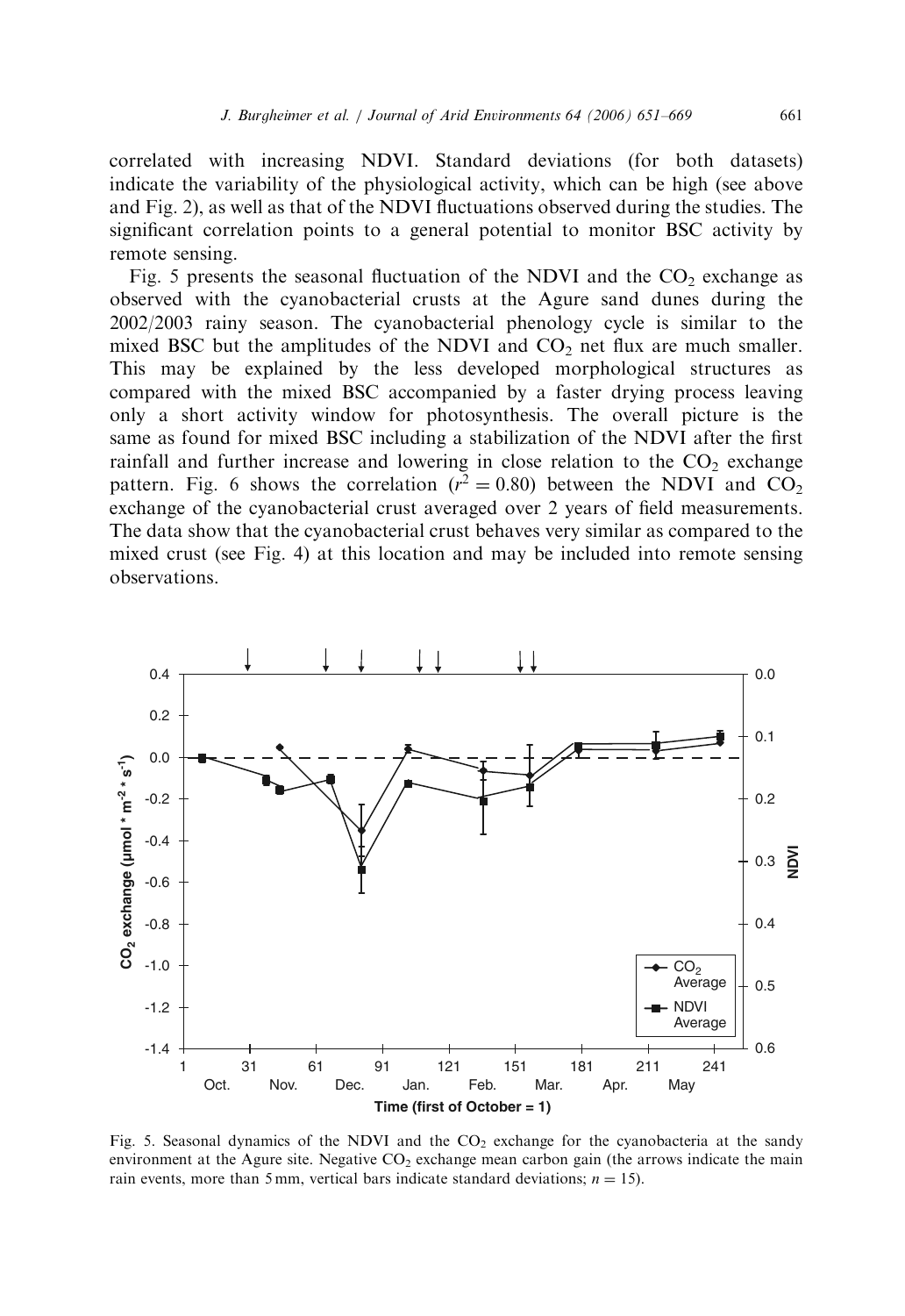

Fig. 6.  $CO<sub>2</sub>$  exchange as a function of NDVI for 2 years of measurements of pure cyanobacteria at the sandy environment at the Agure site. Vertical and horizontal bars indicate standard deviations  $(n = 38)$ .

## *4.2. The relationships between CO<sup>2</sup> exchange and NDVI at the loess environment*

The second site for our measurements (SSK) was characterized by loess soil environment. The data are presented in Figs. 7–9 and Table 3. Fig. 7 shows the relationship between the  $CO<sub>2</sub>$  net flux of mixed BSC and the NDVI as observed during the second year. The scattered pattern resembles that of the corresponding figure (Fig. 2) for the Agure site. An increase of NDVI is accompanied by an increasing potential of photosynthetic activity. The realization of the latter depends on environmental factors. SSK has only mixed BSC and lacks pure cyanobacterial crusts. This may be an explanation why the lowest NDVI values are still higher than those found at the Agure sand dunes (0.2 instead of 0.15).

Table 3 and Figs. 8 and 9 present the NDVI values of the mixed BSC at SSK in relation to the  $CO<sub>2</sub>$  exchange and environmental factors. The crusts growing on the loess soils show a very similar behavior as described above for the crusts at the sandy Agure site. However, we observed a less clear correlation between NDVI and  $CO<sub>2</sub>$  exchange when soil water content is at the lower values. This may be caused by the loess soil composition which is characterized by minerals that adsorb water, hence contributing to soil water content but not necessarily supporting NDVI and/or BSC growth (Yair, 1987; Hillel, 1998).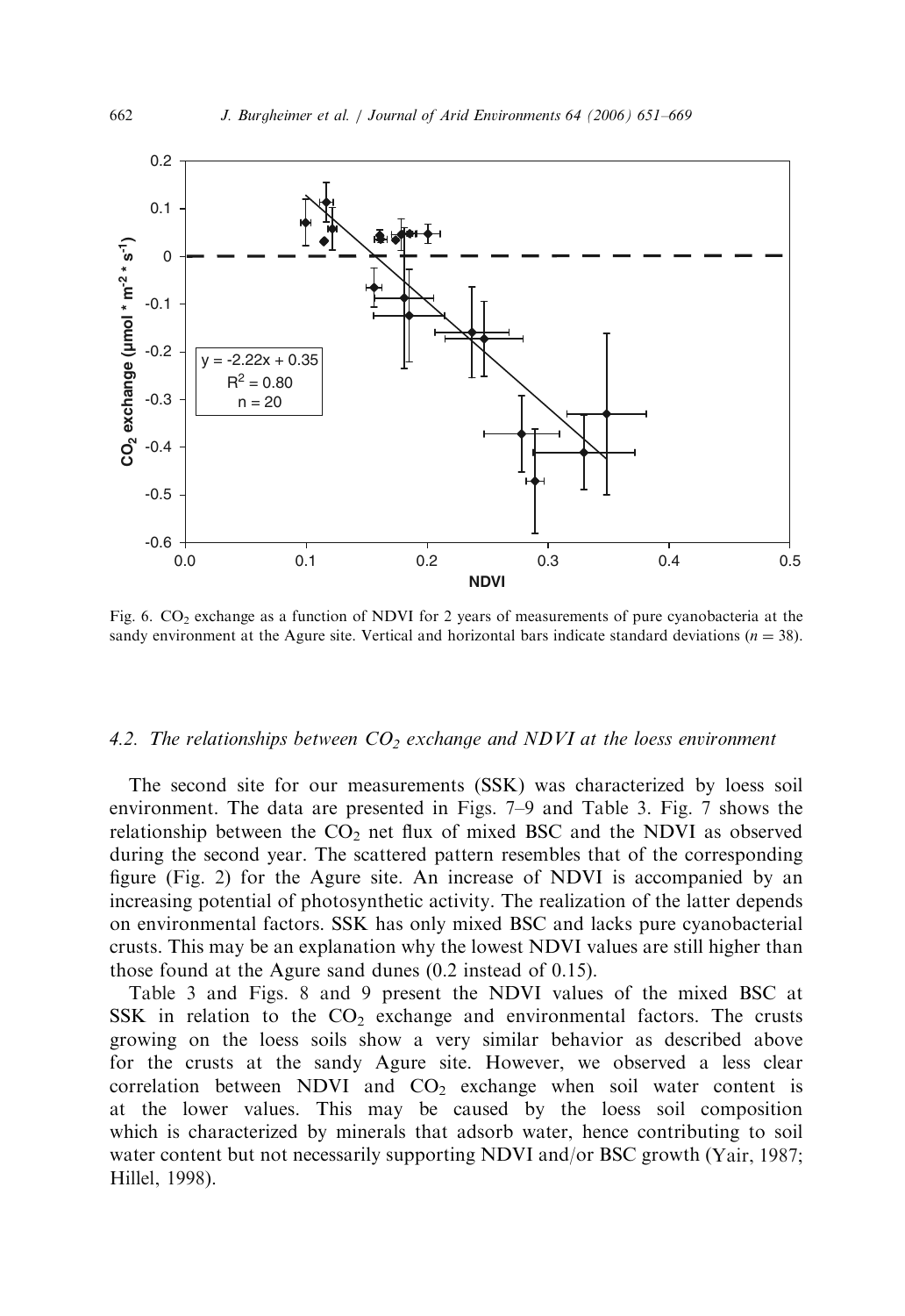

Fig. 7. Correlation between the net  $CO<sub>2</sub>$  fluxes of the BSC and the NDVI at the loess environment, for the 2002/3 rainy season. The ellipse and the circle are suggestions to discuss different groups of activity in relation to the basic factor of soil moisture. One, the ellipse, is enclosing data within a group of lower NDVI values corresponding to CO<sub>2</sub> exchange data around zero. The second group (circle) encloses data with increasing NDVI values accompanied by an increase of the  $CO<sub>2</sub>$  exchange, which is realized depending on other environmental factors such as light and temperature.



Fig. 8. Seasonal dynamics of the NDVI and the CO<sub>2</sub> exchange for the mixed BSC at the loess environment at SSK. Negative  $CO<sub>2</sub>$  exchange mean carbon gain (the arrows indicate the main rain events, more than 5 mm, vertical bars indicate standard deviation;  $n = 20$ ).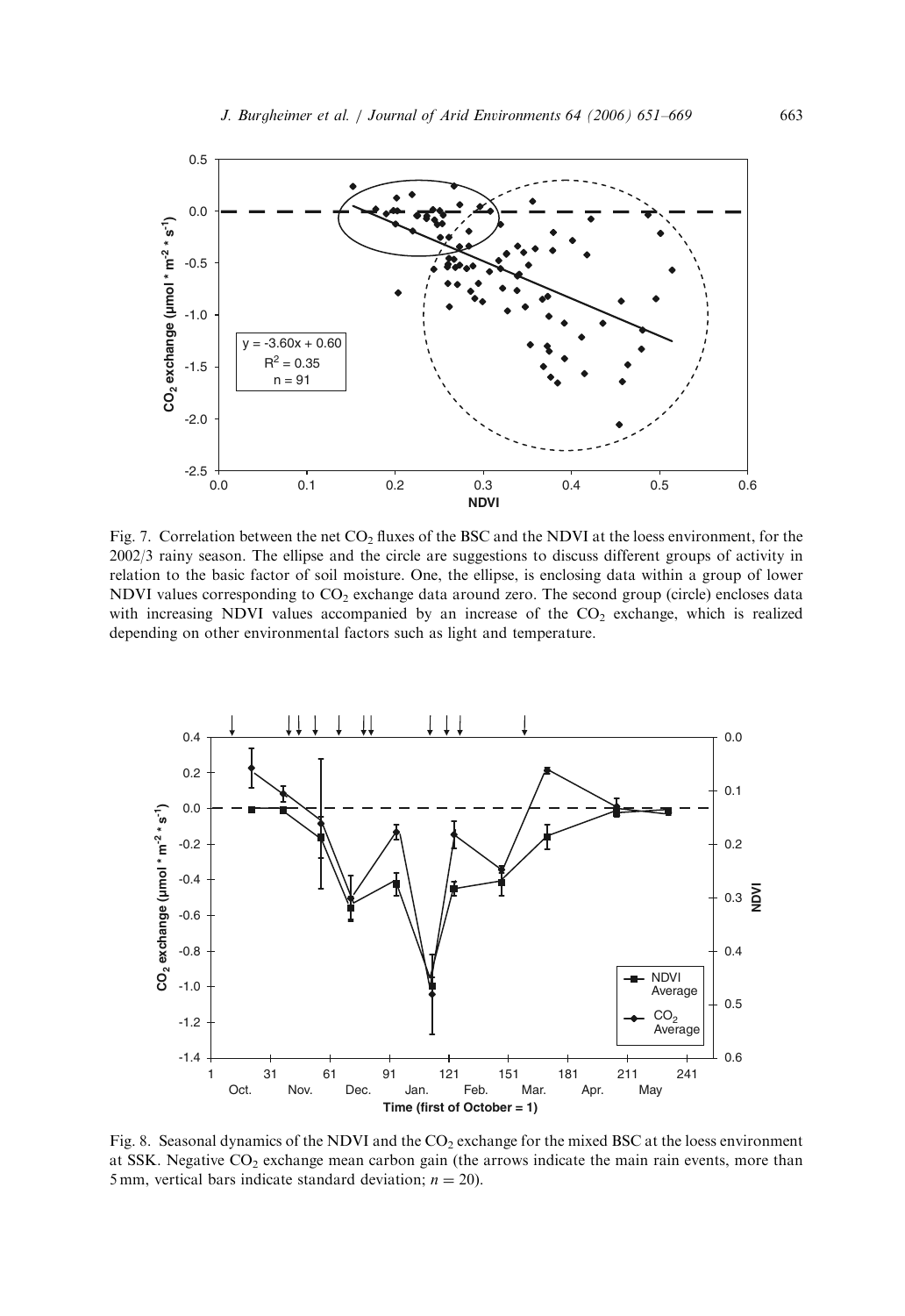

Fig. 9.  $CO_2$  exchange as a function of NDVI for 2 years of measurements of mixed BSC at the loess environment at SSK. Horizontal or vertical bars indicate standard deviation;  $n = 52$ ).

Table 3 Relationships between mixed BSC NDVI values and CO<sub>2</sub> exchange with respect to the environmental factors at SSK

| Case no.       | <b>NDVI</b> | $CO2$ exchange<br>$(\mu \text{mol m}^{-2} \text{s}^{-1})$ | Soil moisture<br>content | <b>PAR</b><br>$(\mu \text{mol m}^{-2} \text{ s}^{-1})$ | Cuvette temp.<br>$(^\circ C)$ |
|----------------|-------------|-----------------------------------------------------------|--------------------------|--------------------------------------------------------|-------------------------------|
| 1              | 0.18        | 0.02                                                      | 0.02                     | 726                                                    | 11.8                          |
| $\overline{c}$ | 0.24        | 0.014                                                     | 0.04                     | 230                                                    | 6.1                           |
| 3              | 0.29        | $-0.772$                                                  | 0.05                     | 1330                                                   | 17.8                          |
| 4              | 0.15        | 0.238                                                     | 0.05                     | 1053                                                   | 16.9                          |
| 5              | 0.20        | $-0.787$                                                  | 0.06                     | 506                                                    | 8.4                           |
| 6              | 0.22        | $-0.191$                                                  | 0.06                     | 1080                                                   | 19.4                          |
|                | 0.31        | $\theta$                                                  | 0.06                     | 220                                                    | 6.6                           |
| 8              | 0.25        | 0.005                                                     | 0.06                     | 730                                                    | 13.9                          |
| 9              | 0.31        | $-0.583$                                                  | 0.06                     | 580                                                    | 9.9                           |
| 10             | 0.33        | $-0.415$                                                  | 0.06                     | 720                                                    | 11.7                          |
| 11             | 0.36        | $-0.362$                                                  | 0.08                     | 330                                                    | 5.1                           |
| 12             | 0.49        | $-0.036$                                                  | 0.1                      | 140                                                    | 13.4                          |
| 13             | 0.48        | $-1.146$                                                  | 0.12                     | 550                                                    | 17.8                          |
| 14             | 0.46        | $-1.642$                                                  | 0.13                     | 1330                                                   | 19.6                          |
| 15             | 0.50        | $-0.214$                                                  | 0.14                     | 80                                                     | 8.4                           |

Each case represents  $CO<sub>2</sub>$  NDVI data of a sample plot as well as the specific environmental conditions (soil moisture condition, light conditions (PAR), and cuvette air temperature) at that time.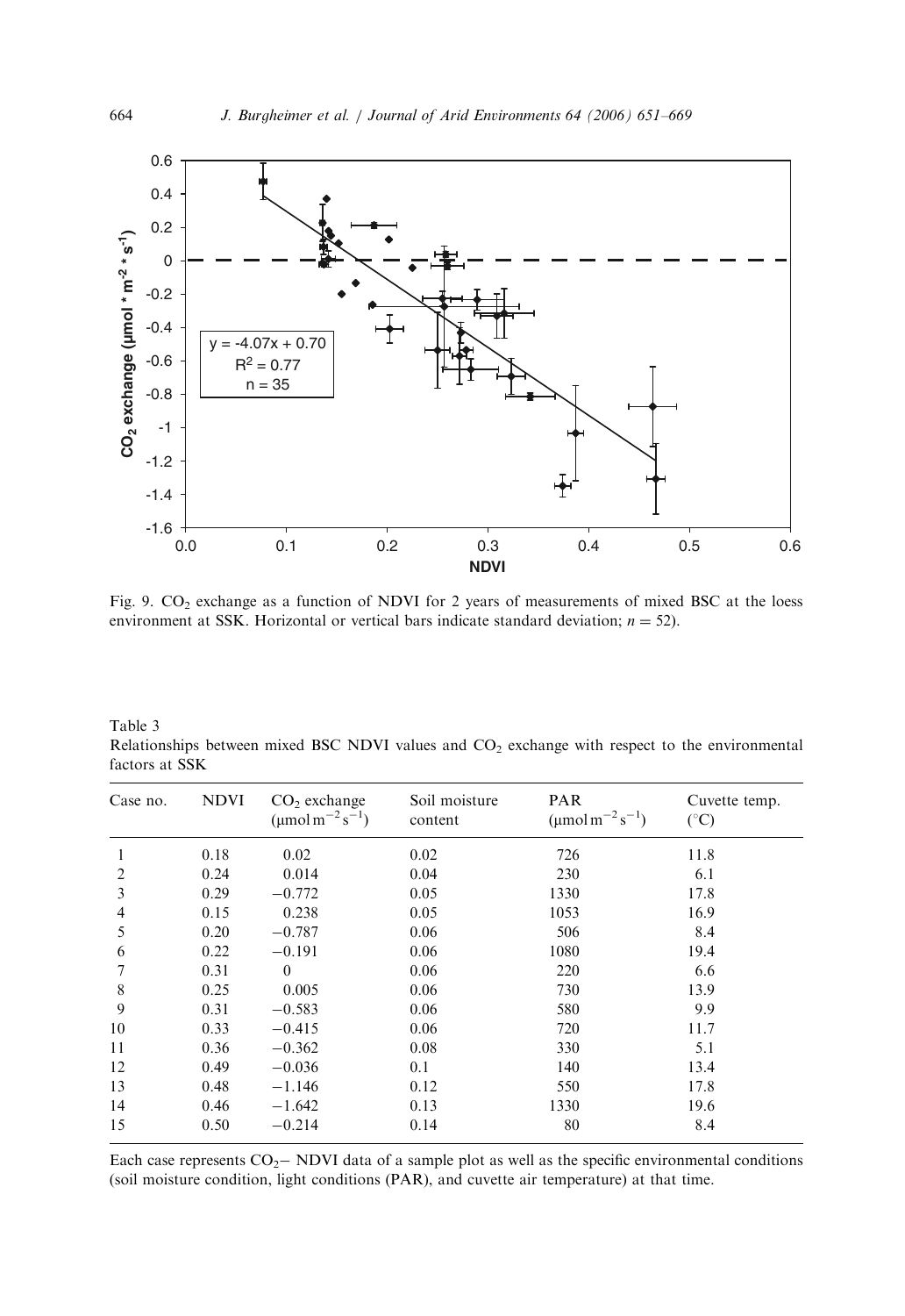#### 5. Discussion

The ecological functions of BSC have been investigated and discussed in many studies. It was found that soil crusts contribute to the maintenance of the ecosystems and assist in catalyzing the succession level of a certain area (West, 1990; Warren, 1995). Their contributions are significant in particular for the vascular plants in harsh environments (i.e. arid and semi-arid deserts), where essential sources (i.e. water, nutrients) are limited (Belnap and Harper, 1995; Evans and Johansen, 1999). With respect to carbon fixation, BSC were found to represent a carbon sink, which can in some cases exhibit  $CO<sub>2</sub>$  assimilation rates as found with higher plants (Lange, 2001). Taking into consideration that these organisms cover huge arid and semi-arid areas around the world, and that the weaker part in the global carbon budget are the terrestrial ecosystems (Wigley and Schimel, 2000), an investigation of the BSC contribution to the global carbon budget is of general interest. Ground-based studies that cover the seasonal development (Wilske et al., submitted for publication) deliver basic information. Closely related investigations of the BSC spectral behavior may help to deliver the calibration for remote sensing approaches (i.e. satellite or airborne images) on a larger scale. As a first step for achieving this goal we investigated the relationships between spectral reflectance (e.g. NDVI) and direct  $CO<sub>2</sub>$  measurements of the BSC on a seasonal basis for sites in the Negev desert of Israel.

Our studies on BSC at two different sites showed that NDVI and the physiological activity of the crusts are related to each other, although a distinct calibration between reflectance and  $CO<sub>2</sub>$  uptake needs further investigation. NDVI values can be categorized into two general ranges, which indicate the physiological status and activity of the BSC. Furthermore, these two ranges vary with respect to the type of crusts that are measured (mixed BSC or cyanobacteria). The two NDVI ranges that were indentified for the mix BSC, both at the sandy and loess environments, are 0.15–0.3 and 0.3–0.5.

The first NDVI range indicates (for most of the cases) that the BSC are dry and do not perform any carbon exchange. These values are achieved at the beginning and at the end of the wet season (October–November and March–May, respectively). The low NDVI values under these dry conditions may be explained by either a low chlorophyll content or a by cytological structural disorganization preventing a signal. This condition is described by only very few data points (Figs. 3 and 8); therefore further measurements are needed. Nevertheless, it can be discerned from the following NDVI features which are reached.

After first rainfalls, NDVI values typically increase to range between 0.25 and 0.3. This state can be named as a ''hold position'' where the mixed BSC achieved a good physiological condition after a few rain events. The missing physiological activity under these conditions can be regarded as a result of lacking water, preventing the initiation of photosynthetic activity. Crusts in a ''hold position'' wait for the next rain event, to start their metabolic processes immediately. The other option, in this NDVI value range, is to reach a moderate level of photosynthesis (up to  $1 \mu$ mol m<sup>-2</sup>s<sup>-1</sup>; see Tables 1 and 3), depending on the availability of an additional small amount of water, a typical situation for few days after a rain event. This view is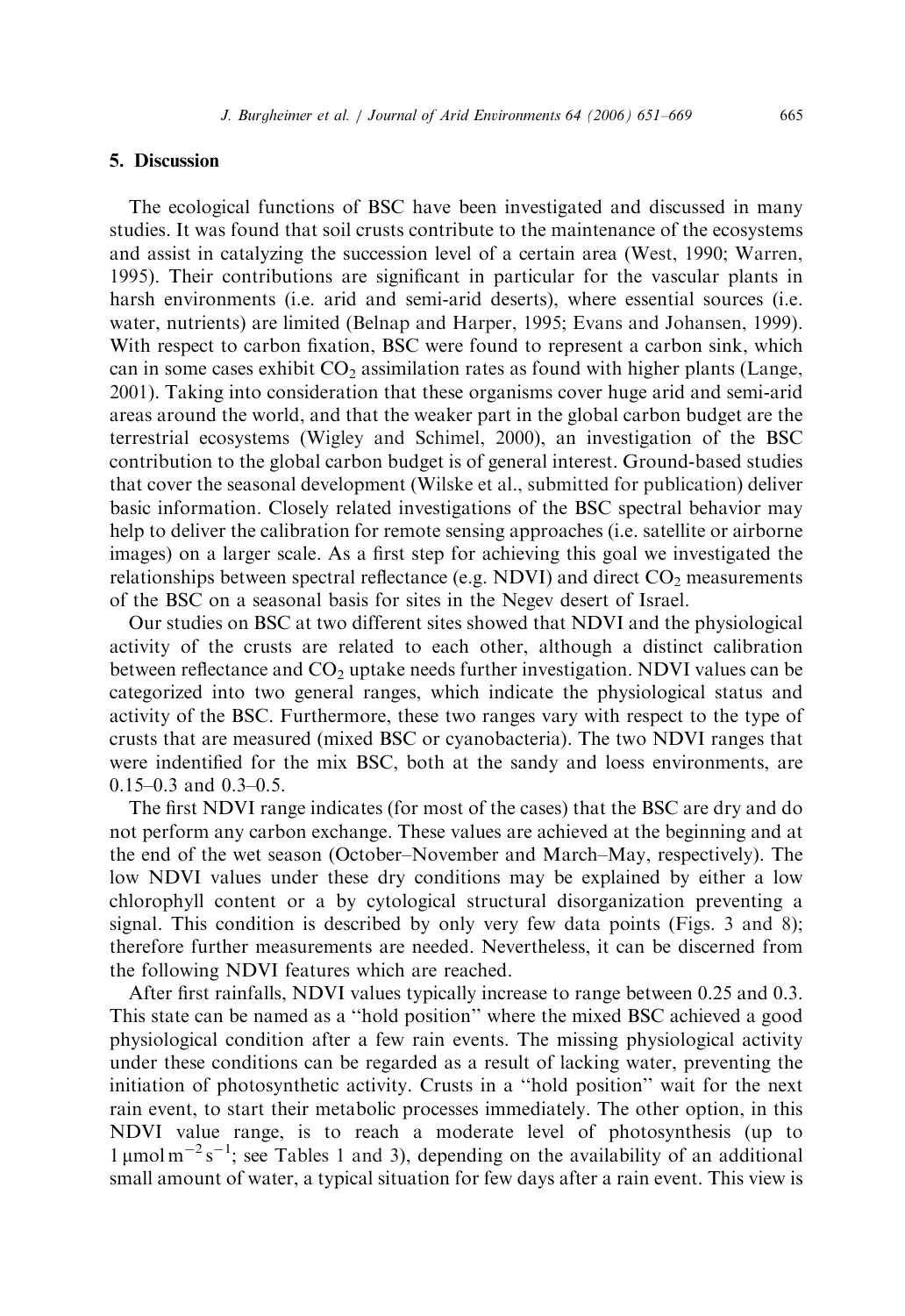in accordance with Karnieli et al. (1999), who found that BSC, wetted and measured after 7 days of incubation were fully morphologically developed and had a NDVI value of about 0.3 that corresponds to the ''hold position''. Hence, some rain events at the beginning of the rainy season with some breaks of sunny days can activate the BSC to reach a waiting (hold) position with a relatively stable NDVI around 0.3. They will immediately switch over into a physiologically active state with high rates of photosynthesis with the next rainfall events. This stage, with NDVI values above 0.3, describes well-developed and fully active crusts when enough water is available. Under these conditions photosynthesis with high rates ranging between 0 and  $2 \mu$ mol m<sup>-2</sup>s<sup>-1</sup> can be observed, depending on light conditions.

The descriptions above are valid for both mixed BSC in sandy as well as loess environments. However, at the loess areas the discrimination between the two lower NDVI groups (up to 0.3) are less obvious than in the sandy environment. The loess particles, because of their arrangement in the soil profile, may absorb water, which is not available for the crust components (Yair, 1987; Hillel, 1998). Thus the amount of soil moisture needed to initiate the photosynthesis activity (especially when the soil is dry) is higher than in the sandy environment. This may cause a large variation both in the  $CO<sub>2</sub>$  exchange and in the NDVI values, which interferes with the differentiation between the two NDVI groups. Hence, using remote sensing tools to monitor BSC activity at this area should be interpreted with caution.

Also in the case of cyanobacteria the NDVI values are characterized by two general ranges. However, due to the lower concentration of pigments low NDVI values were observed, which corresponded to the low photosynthetic activity rates  $(0-0.6 \,\mu\text{mol m}^{-2}\text{ s}^{-1})$ . The NDVI ranges for the cyanobacteria are 0.1-0.2 and 0.2–0.3. The interpretations of these groups are the same as for the mixed BSC. The lowest value indicates dry and inactive cyanobacteria, the intermediate level  $(0.15-0.2)$ , is the "hold position" stage, and the high NDVI level is related to rain events with water available for the cyanobacteria crusts to perform photosynthesis activity depending on the light conditions.

Contrasting the mixed BSC, the cyanobacterial crusts have less obvious visual color changes. When the cyanobacteria are wet they appear like moist sand (brown color) and when they are dry their color is bright gray. The ''hold position'' is visually not so obvious as it is for the mixed BSC, but it can be identified by the NDVI values.

A good correlation between the BSC  $CO<sub>2</sub>$  exchange and the NDVI was found with datasets averaged to field campaign resolution. As the NDVI parameter does not change as fast as the carbon fluxes, the daily average seems to be a better scale for linking between these two parameters. This scale of resolution successfully demonstrated the seasonal phenology pattern of the BSC to be tracked by NDVI.

## 6. Summary

This research investigated the relationships between the NDVI and the  $CO<sub>2</sub>$ exchange. It is well known that chlorophyll is a dominant contributor to the NDVI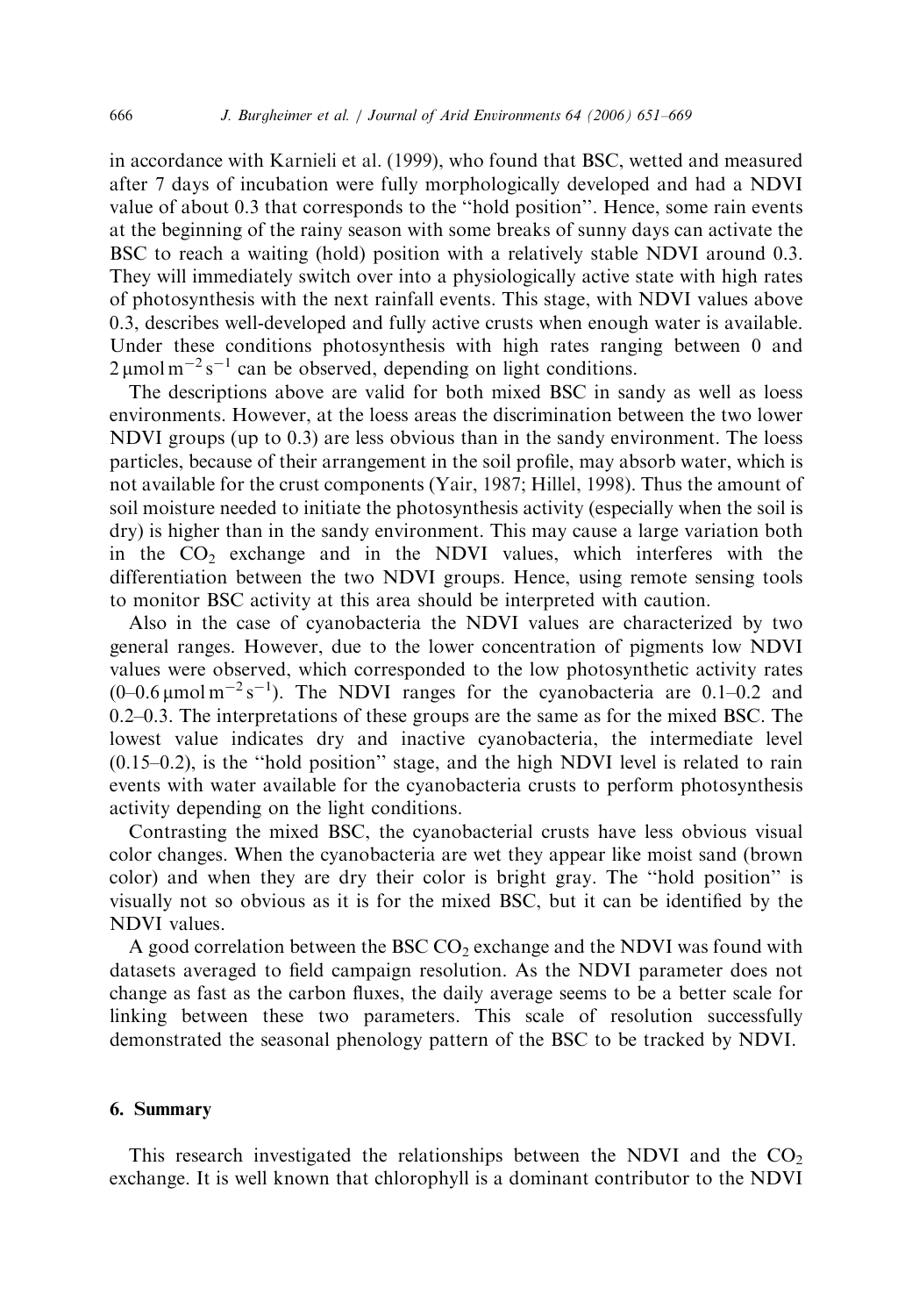signal of biological soil crusts. Hence, influences on the spectral features of chlorophyll by subcellular structural changes or by production and decomposition as well as wetting may have a significant influence on the signal.  $CO<sub>2</sub>$  exchange of the BSC is coupled to the chlorophyll content and conditions, but the rates of photosynthesis may fluctuate between zero and high fixation rates when the pigment is in an ''activated'' state as reported by high NDVI values. This may be due to several reasons such as the influence of temperature and in particular light, which may cause large amplitude of  $CO<sub>2</sub>$  exchange rates.

Fairly good relationships between NDVI and  $CO<sub>2</sub>$  exchange of the mixed BSC were found, when NDVI values are between 0.15 and 0.25, the BSC are dry and at the beginning or the end of their phenological cycle, depending on the time of the measurements. NDVI values between 0.25 and 0.3 can indicate a good physiological condition but lack of water preventing the initiation of photosynthetic activity. If a small amount of water is available they might perform photosynthesis activity till a moderate level of  $1 \mu$ mol m<sup>-2</sup>s<sup>-1</sup>. NDVI values above 0.3 describe well-developed and fully active crusts with high rates of photosynthesis ranging between 0 and  $2 \mu$ mol m<sup>-2</sup>s<sup>-1</sup>, depending on light conditions.

The cyanobacteria crusts showed the same pattern of relationship. However, due to the lower concentration of pigments, low NDVI values were observed, which corresponded to the low photosynthetic activity rates  $(0-0.6 \,\mu\text{mol m}^{-2} \text{ s}^{-1})$ .

A good correlation between the BSC  $CO<sub>2</sub>$  exchange and the NDVI was found with datasets averaged to field campaign resolution. This scale of resolution successfully demonstrated the seasonal phenology pattern of the BSC to be tracked by NDVI.

Using the NDVI– $CO<sub>2</sub>$  exchange relationships that were found in this research, BSC photosynthetic activity and their derived  $CO<sub>2</sub>$  fluxes will be able to be assessed on an areal scale by using satellite images. However, it has to be noted that with the onset of the higher plants' phenology, satellite-derived NDVI may lose any BSC signal because of the reflectance attributes of the annuals and perennials. Nevertheless, BSC surfaces and activity is still present during higher plant development, and could be estimated from the early season survey. The key to both, the more accurate resolution of the  $CO<sub>2</sub>$  exchange, and the estimate of "undercover'' BSC activity, must be a remote sensing signal independently tracking the soil surface water status.

Further areas of investigation should be to study the alteration between the dry and the ''hold-position'' that might be observed by the NDVI during early morning hours when a little increase in water availability might induce a  $CO<sub>2</sub>$ exchange.

#### Acknowledgements

This study was supported by Minerva fellowship to Burkhard Wilske, and by the International Arid Lands Consortium (IALC). We also gratefully acknowledge the fundamental financial support by the Max Planck Society.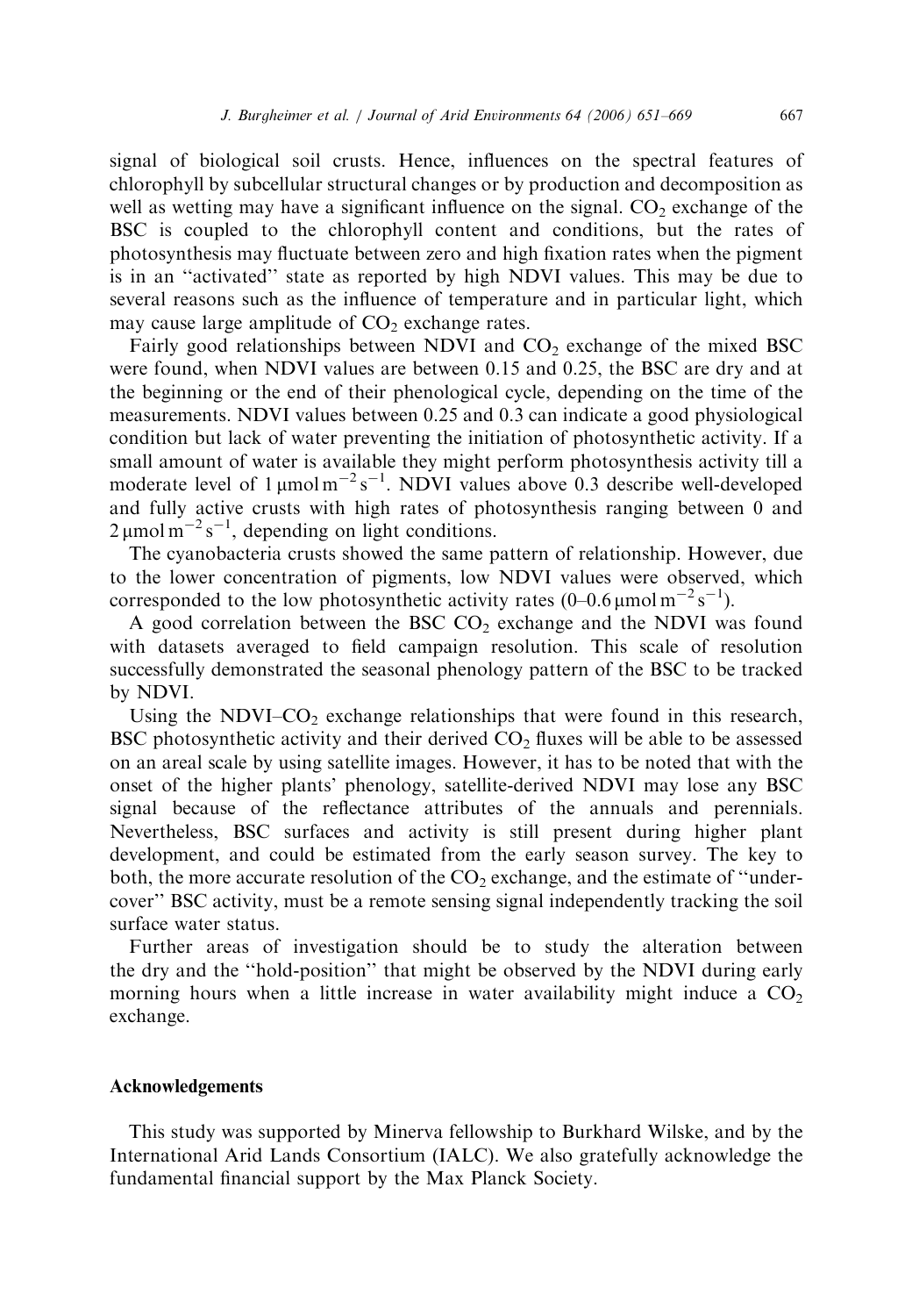# References

- ASD, 2000. Hand Held Spectrometer User's Guide. FieldSpec UV/VNIR. Analytical Spectral Devices Inc., Boulder, USA.
- Belnap, J., Gillette, A., 1997. Disturbance of biological soil crusts: impacts on potential wind erodibility of sandy desert soils in Southeastern Utah. Land Degradation & Development 8, 355–362.
- Belnap, J., Gillette, D.A., 1998. Vulnerability of desert biological soil crusts to wind erosion: the influences of crust development, soil texture, and disturbance. Journal of Arid Environments 39, 133–142.
- Belnap, J., Harper, K.T., 1995. Influence of cryptobiotic soil crusts on elemental content of tissue of two desert seed plants. Arid Soil Research and Rehabilitation 9 (1), 107–115.
- Beymar, R.J., Klopatek, J.M., 1991. Potential contribution of carbon by microphytic crusts in pinyonjuniper woodlands. Arid Soil Research and Rehabilitation 5 (2), 187–198.
- Danin, A., 1991. Plant adaptations in Desert dunes. Journal of Arid Environments 21 (2), 193–212.
- Danin, A., 1996. Plants of Desert Dunes. Springer, Berlin, New York.
- Evans, R.D., Johansen, J.R., 1999. Microbiotic crusts and ecosystem processes. Critical Reviews in Plant Sciences 18 (2), 183–225.
- Gosz, J.R., French, C., Sprott, P., 2000. The International Long Term Ecological Research Network. University of New Mexico, Albuquerque, NM 109pp.
- Green, T.G.A., Büdel, B., Heber, U., Meyer, A., Zellner, H., Lange, O.L., 1993. Differences in photosynthetic performance between cyanobacterial and green algal components of lichen photosymbiodemes measured in the field. New Phytologist 125, 723–731.
- Hillel, D., 1998. Environmental Soil Physics. Academic press, London, pp. 443–465.
- Ichii, K., Matsui, Y., Yamaguchi, Y., Ogawa, K., 2001. Comparison of global net primary production trends obtained from satellite based normalized difference vegetation index and carbon cycle model. Global Biogeochemistry Cycles 15, 351–364.
- Johansen, J.R., 1993. Cryptogamic crusts of semiarid and arid land in North America. Journal of Phycology 29, 140–147.
- Kadmon, R., Leschner, H., 1995. Ecology of linear dunes: effect of surface stability on the distribution and abundance of annual plants. Advances in GeoEcology 28 (1), 125–143.
- Karnieli, A., Tsoar, H., 1995. Spectral reflectance of biogenic crust developed on desert dune sand along the Israel-Egypt border. International Journal of Remote Sensing 16 (2), 369–374.
- Karnieli, A., Shachak, M., Tsoar, H., Zaady, E., Kaufman, Y., Danin, A., Porter, W., 1996. The effect of microphytes on the spectral reflectance of vegetation in semiarid regions. Remote Sensing of Environment 57 (1), 88–96.
- Karnieli, A., Kidron, G.J., Glaesser, C., Ben-Dor, E., 1999. Spectral characteristics of Cyanobacteria soil crust in semiarid environment. Remote Sensing of Environment 69 (1), 67–75.
- Karnieli, A., Kokaly, R.F., West, N.E., Clark, R.N., 2001. Remote sensing of biological soil crusts. In: Belnap, J., Lange, O.L. (Eds.), Biological Soil Crust: Structure, Function, and Management. Springer, New York, pp. 431–455.
- Lange, O.L., 2001. Photosynthesis of soil-crust biota as dependent on environmental factors. In: Belnap, J., Lange, O.L. (Eds.), Biological Soil Crusts: Structure, Function and Management. Springer, New York, pp. 217–240.
- Lange, O.L., Meyer, A., Zellner, H., Ullmann, I., Wessels, D.C.J., 1990. Eight days in the life of desert lichen: water relations and photosynthesis of 'Teloschistes capensis' in the coastal fog zone of Namib Desert. Madoqua 17 (1), 17–30.
- Lange, O.L., Kidron, G.J., Budel, B., Meyer, A., Kilian, E., Abeliovich, A., 1992. Taxonomic composition and photosynthetic characteristics of the 'biological soil crusts' covering sand dunes in the western Negev Desert. Functional Ecology 6, 519–527.
- Lange, O.L., Budel, B., Meyer, A., Kilian, E., 1993a. Further evidence that activation of net photosynthesis by dry cyanobacterial lichens requires liquid water. Lichenologist 25 (2), 175–189.
- Lange, O.L., Budel, B., Heber, U., Meyer, A., Zellner, H., Green, T.G.A., 1993b. Temperate rainforest lichens in New Zealand: high thallus water content can severely limit photosynthetic  $CO<sub>2</sub>$  exchange. Oecologia 95 (3), 303–313.